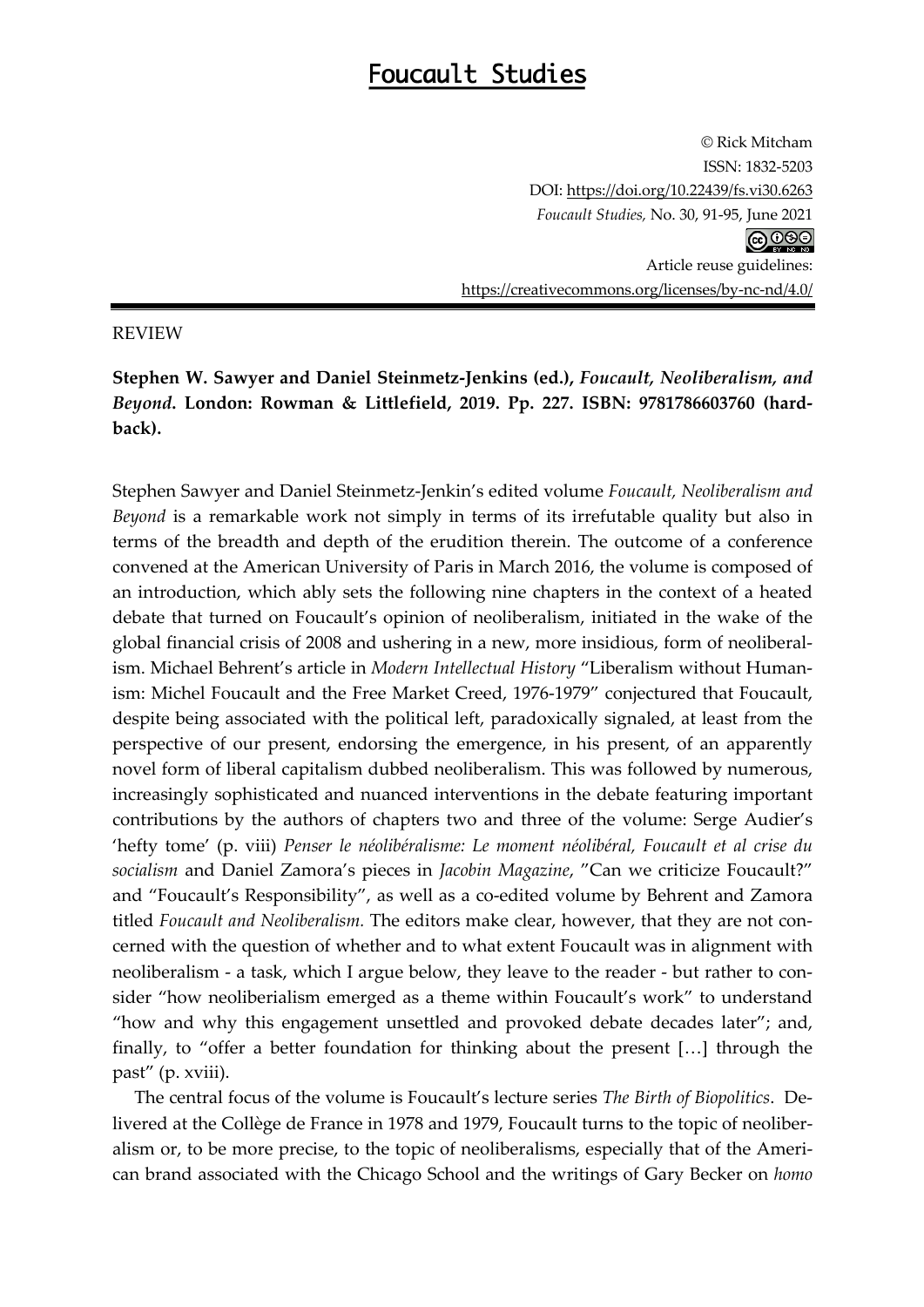*oeconomicus* and criminality, and its German counterpart known as ordoliberalism. In their introduction, Sawyer and Steinmetz-Jenkins point out that in spite of Foucault's brief interest in the subject, and the fact that he does not clearly articulate a position that was emphatically for or against his object of interest, he opens the door to a multiplicity of interpretations. As the co-editors write: "In response [to Foucault's lectures on biopolitics], the authors […] have employed a range of interpretative strategies. Some established connections between his discussion of neoliberalism and other parts of his work, even reaching back to the 1950s. Others have reached into the context within which Foucault was writing, such as the rise of the 'second left' in France and beyond or the global perspective of the Iranian Revolution. And others still have explored the political legacy of these concepts and how they developed in the work of other social theorists such as Pierre Bourdieu" (p. x). The co-editors, however, do not intend for the volume to "take a stand" (p. ix) on Foucault's relationship to neoliberalism, hence the absence of a conclusion; instead, by allowing the authors to speak for themselves, the essays simultaneously clarify, contextualise, reinforce and undermine one or more of the others, offering readers the freedom to form their own judgement, disciplined, albeit, within the parameters of their own intellectual biographies.

Were one inclined to read the entire volume, the co-editors provide limited guidance to the reader as to the most effective route through it. However, implicit within their explanation of its content lies the hint of a roadmap, and the rationale guiding the way in which the chapters were arranged. Anchoring the volume, they argue, are the first three chapters by Behrent, Audier and Zamora – who are among leading voices in the debate that began with Behrent's original contribution in 2009. It opens, fittingly, with a chapter by Behrent in which he outlines the four major positions that scholars in the debate have taken, the limitations of each, and a restatement of his position interpreted through the lens of an intellectual historian. This is followed by a translation of Serge Audier's reading of Foucault's biopolitics lectures, focusing on the German variant of neoliberalism from his perspective as a French philosopher. Completing the set is a chapter by sociologist Daniel Zamora in which he outlines his position. All three of these chapters focus on the historical period in which Foucault gave his biopolitics lectures; lectures which, as the co-editors assert, represent a contribution "to the intellectual history of this critical moment in modern history" (p. xiv). While the six chapters that follow these contributions do not explicitly refer to the first three, all cite these authors' original statements. In reading the first three chapters, the reader is provided with a clear picture of the content of those original statements. Unless one is already acquainted with the nature and complexity of the debate, I would strongly advise reading these chapters before the others. If, like the authors of the six proceeding chapters, the reader is familiar with the debate, then they can be read in any order – especially seeing as these authors are in dialogue with the original works of one or more of the first three authors and do not address each other explicitly.

But this does not help us to understand the logic underpinning the ordering of chapters four to nine. Knowing this, I contend, is useful because in briefly summarising the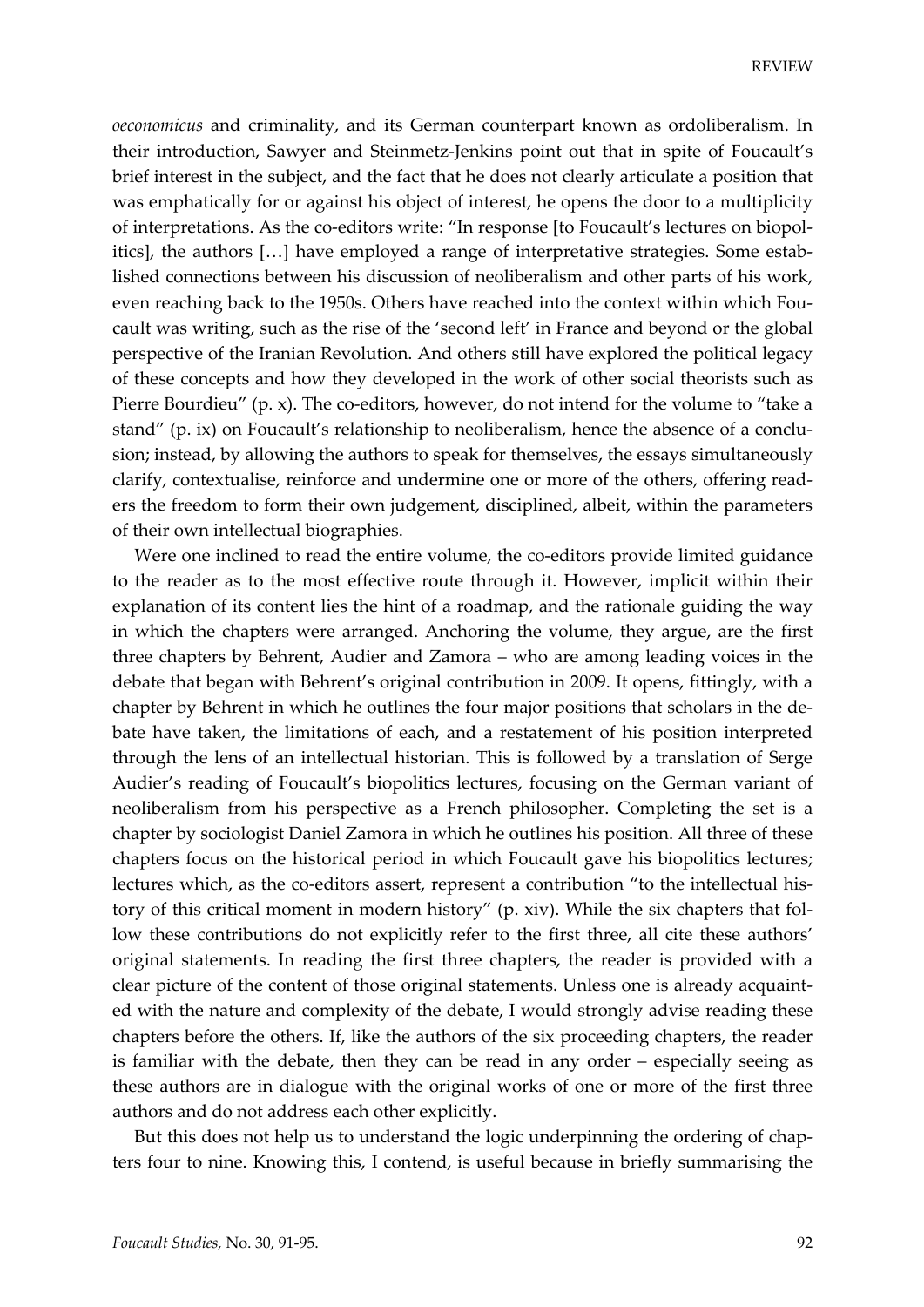chapters in consecutive order rather than, say, the order I would recommend, or any other apparently logical basis, we are, in a sense, seeing the chapters in the volume through the eyes of its editors. In their introduction, the co-editors group the second set of three chapters together not to signal to the reader that they should necessarily be read next but to highlight the commonalities between them. All three chapters, written by Barzilay, Lesham and Kelly respectively, consider Foucault's biopolitics lectures in the context of his oeuvre. Barzilay, taking issue with Behrent's position that Foucault was sympathetic towards neoliberalism, identifies a philosophical strand in Foucault's thought that reaches back to his early academic career and a course "on the origins of anthropology in modern philosophy" (p. 74) as a young psychology lecturer that he delivered at the University of Lille in 1952 and 1953. For Barzilay, it is Behrent's treatment of the philosophical and the political as synonymous that leads him to the false conclusion that Foucault sympathized with neoliberalism.

Lesham's contribution situates Foucault's biopolitics lectures in the context of Foucault's Collège de France lecture series, starting with his inaugural lectures in 1970-71. In his interpretation of the lectures as a whole, which, as he points out, is "at its very beginning" (p. 98), he writes, "I subscribe to a position aligned with that stated and repeated in the Foreword to each annual lecture series by the editors, François Ewald and Alessandro Fontana, that the lectures should be read 'as the opening up of fields of problematization [that] were formulated as an invitation to possible researchers'" (p. 99). Concern around an apparent lack of criticality in the lectures on neoliberalism, for Lesham, fails to account for the fact that Foucault was engaging in what he termed "a happy positivism" and, in doing so, was simply laying the ground for more critical work (p. 100). Lesham proposes that it was not until after *The Birth of Biopolitics* lectures, and his telling of "the histories of the culture of the self and of truth-telling", that Foucault attempts his own solution to the problem that neoliberalism posed and in which he attended to "the urgent, fundamental and politically indispensable task of forming a critical ethos of truth-telling that would give rise to a politics with innate resistance to governmentality" (p. 107).

In the chapter of what completes the second triad of chapters treating Foucault's oeuvre as a single project is Kelly's superb essay "Foucault on *Phobie d'État* and Neoliberalism", which not only contextualises the two chapters that precede it, if not the three before those, but anticipates the chapters that follow – especially the discussion of Foucault's interest in the Iranian Revolution and his involvement with *Goutte d'Or* and its advocacy work for migrants and migration. Kelly, like the authors of the previous two chapters, sees continuity in Foucault's work where others see discontinuity. Refusing to subdivide Foucault's work into "various stages or moments of rupture" (p. 111), Kelly argues that Foucault "continuously supplemented rather than replaced or rejected, because [he] was neither a lumper nor a splitter, but a compulsive tinkerer" (p. 112). Kelly's contention is reinforced by Foucault himself, who, at the end of his biopolitics lectures, remarked, "the point of all [my] investigations concerning madness, disease, delinquency, sexuality, and what I am talking about now is to show how the coupling of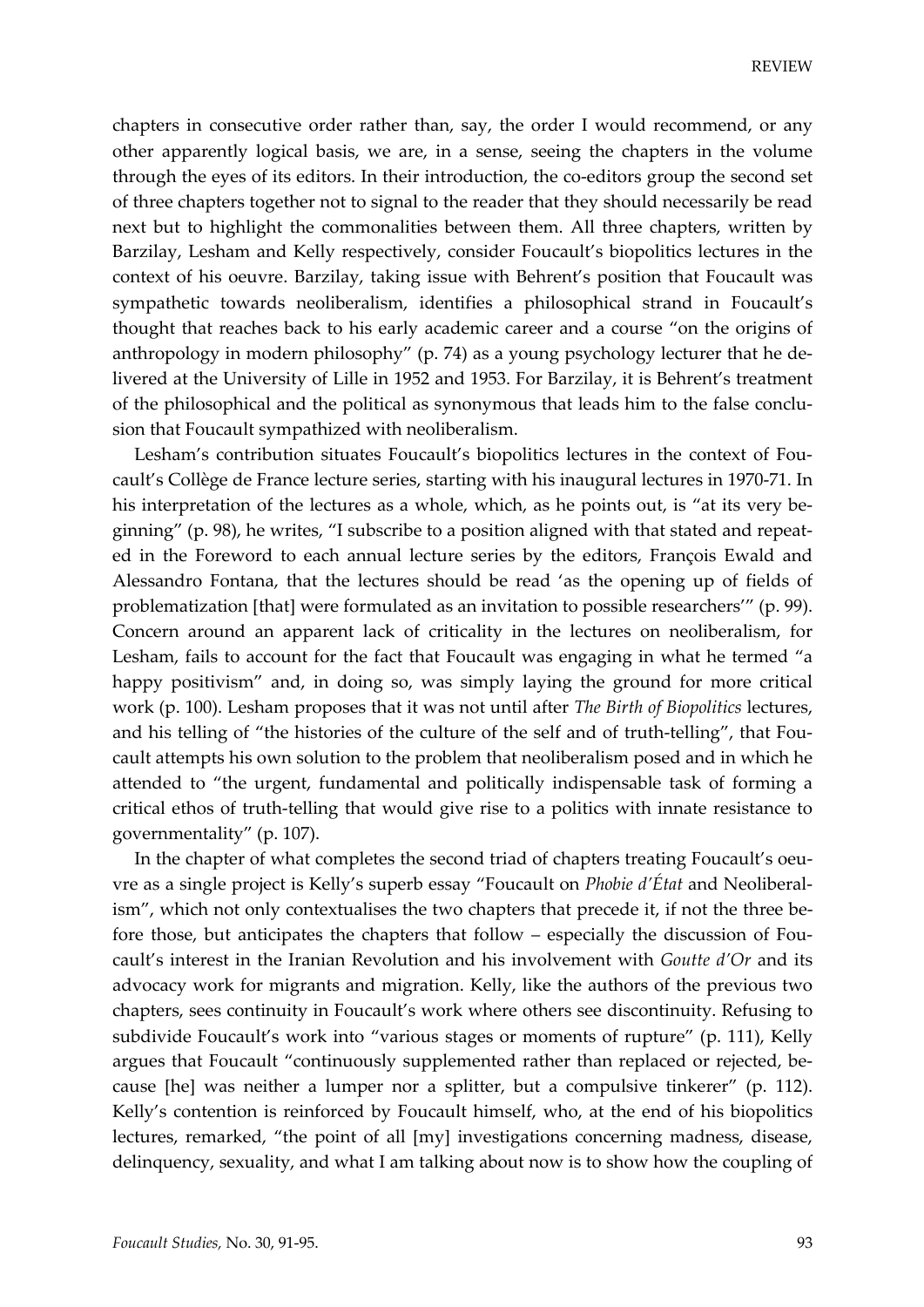a set of practices and a regime of truth forms a *dispostif* of knowledge-power that effectively marks out in reality that which does not exist and legitimately submits it to the division between true and false" (p.111). In his chapter, Kelly's primary concern is to consider the relationship between these couplings and the part that they played in Foucault's analysis of neoliberalism.

The remaining chapters of the volume by Castiglioni, Paltrinieri and Revel represent a going 'beyond' in three main senses: geographically, intellectually and chronologically. Castiglioni, in her piece, shifts the focus to Iran and the Iranian Revolution of 1978-9. As she states in the opening line of her chapter, "Foucault delivered the first of his [biopolitics lectures] shortly upon his return from Iran in early January 1979, while the conclusive one, addressed in early April, preceding his last piece [for the Italian newspaper *Corriere della Sera*], on the revolution by just a few weeks" (p. 139). Castiglioni considers Foucault's interest in the revolution and its probable impact on his thinking, caveating her argument with the point that Foucault "was an intellectual who adamantly refused labels and who changed his views as frequently as he saw fit" (p.153).

Paltrinieri's chapter, which compares the ideas of sociologist Pierre Bourdieu and Foucault around neoliberalism in the 1970s to the present day, runs against the grain of the introduction and all the preceding chapters, which venerate Foucault, by presenting Bourdieu as the intellectual whose work is best placed to deal with the challenges posed by our contemporary neoliberal predicament. While acknowledging Foucault's influence on Bourdieu's thinking, she draws out the fundamental flaw in Foucault's work, which stems from his rejection of Marxism and consequent failure to take account of social class within his analysis of neoliberal governmentality. Rather than rejecting Marxism, Bourdieu, on the other hand, elaborated a more sophisticated concept of class, which, from Paltrinieri's view, offers a better foundation for a critical analysis of contemporary society.

In the final chapter, Revel follows Paltrinieri in questioning the relevance of Foucault's "toolbox of concepts", employed both in his biopolitics lectures and earlier work, in facilitating an understanding of the contemporary refugee crisis in Europe, her particular concern being "the manner in which European countries have nearly unanimously decided to administer, manage, and govern these men and women whom we call migrants, for fear of giving them the status of refugees that they seek" (p. 181). While Foucault, in his lectures and earlier writings, points to the supersession of the old sovereign right "to put to death or let live" with a newer one: "to foster life or leave to die", the newer right, for Revel, does not apply to the refugee crisis, suggesting that European countries are "not fostering life and leaving to die" (p. 185).